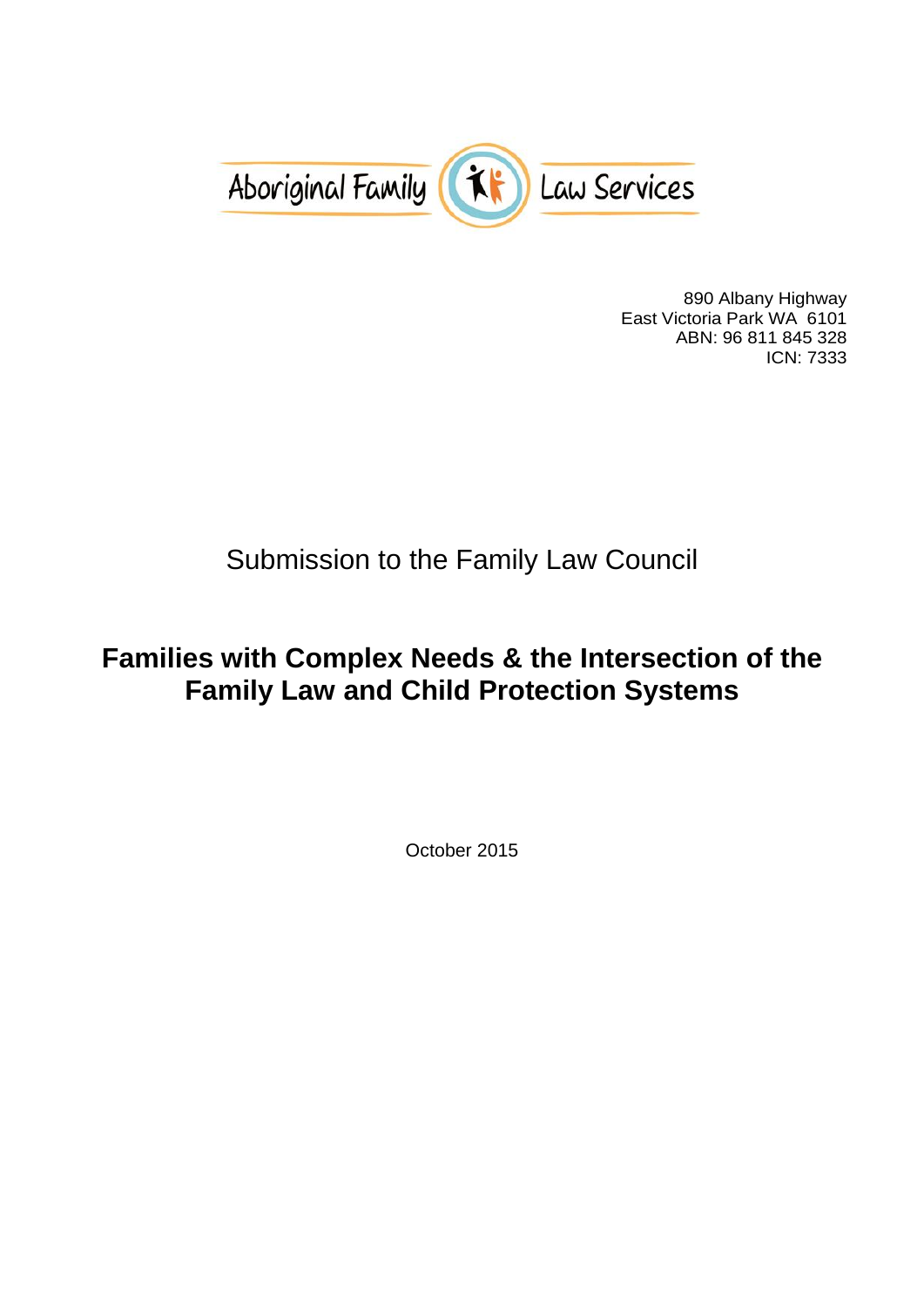## **1. About Aboriginal Family Law Services (WA)**

The Aboriginal Family Law Services (WA) is committed to being a leader in the provision of family violence legal services, support and education for Aboriginal and Torres Strait Islander people in Western Australia (WA) who have experienced, or, who are experiencing family and sexual violence. (**Please note**: The term Aboriginal is used herein to refer to both Aboriginal and Torres Strait Islander people wherever relevant.)

Funded by the Department of the Prime Minister and Cabinet (DPMC) under the national Family Violence Prevention Legal Service (FVPLS) Program, we are the largest FVPLS provider in Australia. The FVPLS program provides specialist legal services in the area of family violence matters. It aims to 'prevent, reduce and respond to incidents of family violence and sexual assault among Aboriginal people'.<sup>1</sup> Fourteen services are funded nationally to provide these services to 31 rural and remote locations.

Services are delivered in six regions across WA covering the West Kimberley, East Kimberley, Gascoyne, Midwest, Goldfields, and Pilbara regions. Forty seven per cent of the state's Aboriginal population resides in these regions. $2$ 

Offices are located in Broome, Carnarvon, Geraldton, Kalgoorlie, Kununurra, and Port Hedland. From these locations outreach services extend to over 30 remote townships and Aboriginal communities. The corporate services office located in Perth provides strategic and management support to all regional offices including finance, human resources, administration, quality assurance and compliance functions.

## **2. Introduction**

l

The Aboriginal Family Law Services (WA) welcomes the opportunity to have input into the Family Law Council consultation on Families with Complex Needs & the Intersection of the Family Law and Child Protection Systems.

Aboriginal Family Law Services (WA) provides professional legal assistance to Aboriginal peoples that have experienced or are experiencing domestic or sexual violence. submission on Families with Complex Needs & the Intersection of the Family Law and Child Protection Systems will address questions 3 and 4 in the terms of reference (questions 2 to 7 from the discussion paper).

The Aboriginal Family Law Services (WA) would be pleased to provide further information additional to this submission if required.

<sup>1</sup> Productivity Commission (2014) Access to Justice Arrangements Draft Report, p 29 2 Aboriginal and Torres Islander Census counts 2011 – Australian Bureau of Statistics <http://www.abs.gov.au/ausstats/abs@.nsf/Lookup/2075.0main+features32011>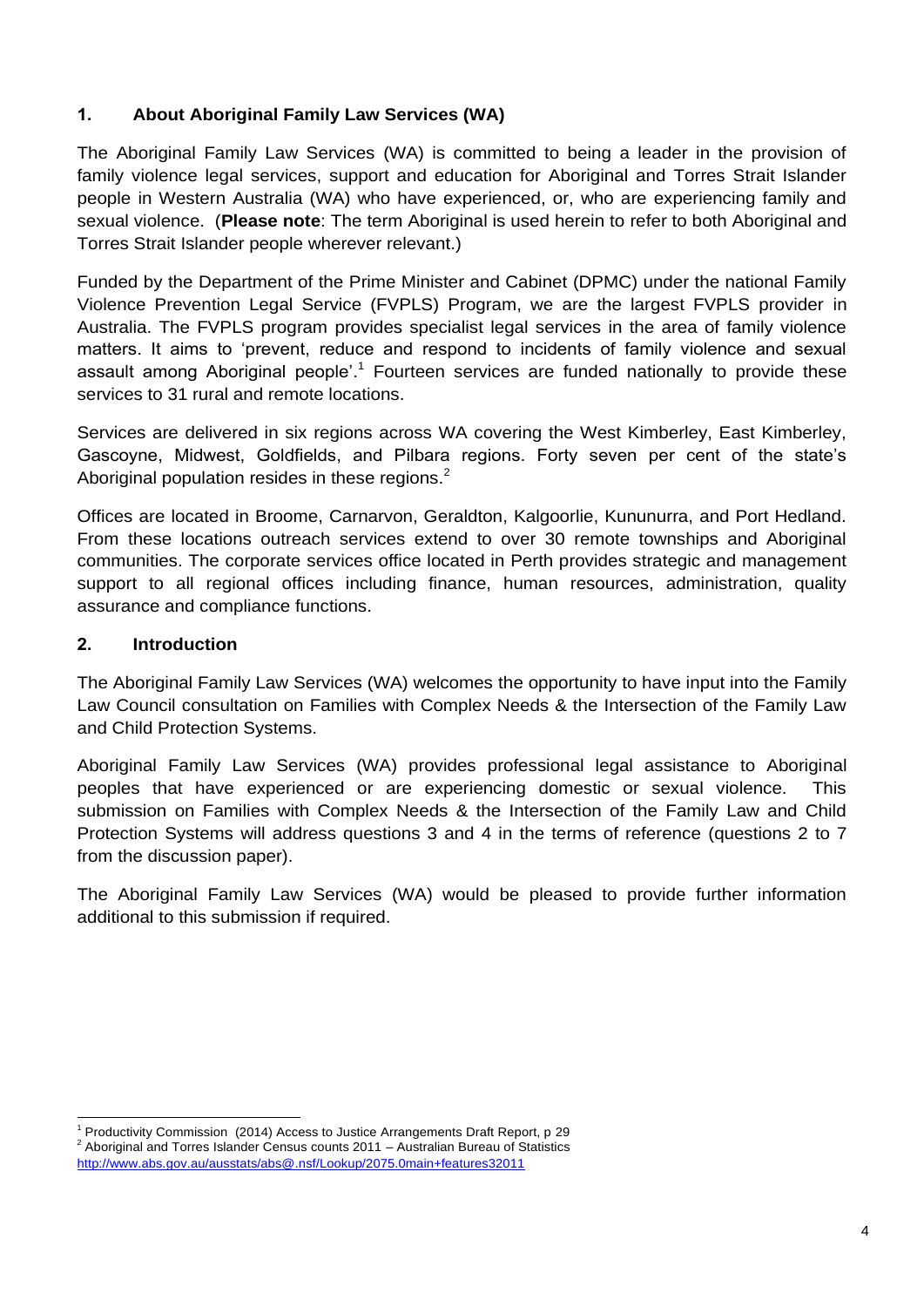#### **Terms of Reference**

**1. How can the exchange of information between the family courts and family relationship services (such as family dispute resolution services, counselling services and parenting order programs) be improved and facilitated in a way that maintains the integrity of therapeutic service provision?**

No comments.

### **2. What opportunities exist for ensuring the early assessment of risk to children in family law matters?**

Across the family law system, there are many opportunities for ensuring early assessment of risk to children in family law matters. As pointed out in the discussion paper, there are numerous pathways into the family law system including through services and organisations. These services and organisations are commonly engaged to assist in matters relevant to family law matters such as separation and child care and residency arrangements.

The core service areas of these services and organisations may vary greatly from the provision of legal services to counselling and family support. Further, they may have specific areas of focus according to their funding and governance arrangements determining the client group they service. For example, they may be funded to provide housing and family support services to CALD clients in a specific geographical catchment area. When approached by a family requiring assistance with family law matters involving children due to separation, it should not be assumed that a risk identification tool such as the DOORS (Detection of Overall Risk Screen) tool would be automatically implemented. Individual services may have their own methods of assessing risk, both formal and informal.

Depending on client consent, this information may be communicated to services via referral discussions, meaning there is no guarantee it will reach the court. A further complication is that due to the nature of family and domestic violence, it may not be disclosed at all, or denied. This obviously makes safety issues difficult to address in a voluntary context, and can create issues for the court where relevant information is not present.

The immediate relevance of a tool such as DOORS to most individual services is not known. Although useful, it is unlikely that such a tool would be applied at the individual service level. There is some evidence of the challenges of implementing a common assessment framework on a voluntary basis in the WA community services sector with the CRARMF (Common Risk Assessment and Risk Management Framework) designed by the Department for Child Protection and Family Support (CPFS).

The CRARMF was initially released in 2011 for voluntary use by services dealing with clients who were experiencing family and domestic violence in the child protection and family arena.<sup>3</sup> The rationale for the framework was to provide services with a tool with which to assess peoples risk of family and domestic violence, but also gave professionals shared language to describe the level of risk. The uptake of the tool has not been widely successful, and the tool has been revised and relaunched by CPFS as part of the *Freedom from Fear Action Plan 2015*.

l  $3$  Department for Child Protection (2011). The Western Australian Family and Domestic Violence Common Risk Assessment and Risk Management Framework, Perth Western Australia: Western Australian Government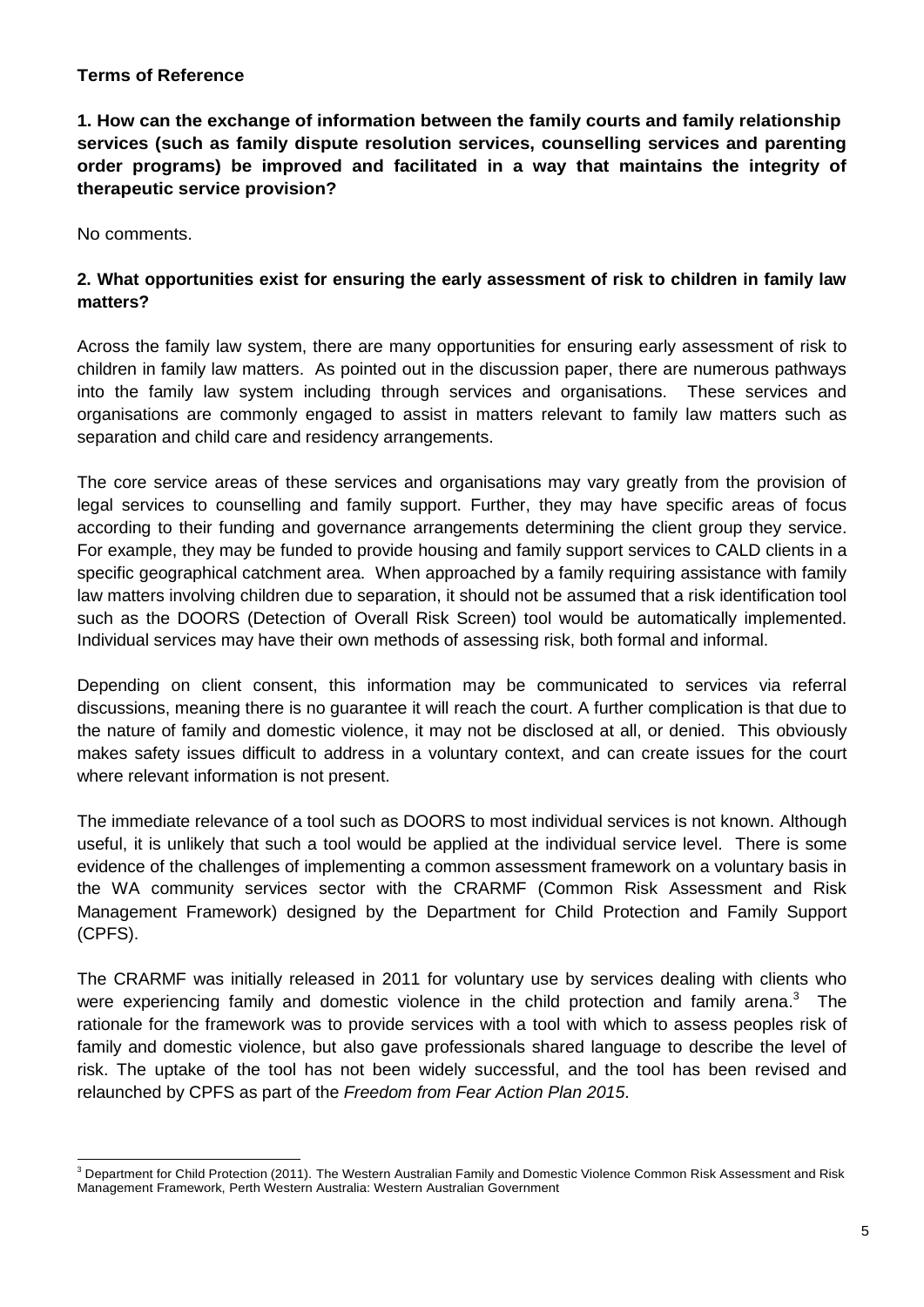The question of whether the family courts should hold some investigatory role in assessing safety and risk to children in family law cases has been raised again in the context of this consultation. This has been raised to address situations where the threshold for statutory intervention is not met. For family courts this provides significant challenges where there is significant risk of harm to children and where there are no alternative viable carers available to care for them.

While the Aboriginal Family Law Services (WA) agrees that the statutory threshold for harm may still leave children in unsafe home environments, our concern would be for families who may risk having children removed through this mechanism. Aboriginal children currently constitute 51.5% of all children in the care of the CEO in WA.<sup>4</sup> The Department for Child Protection and Family Support are unable to state how many children are in the CEO's care due to family and domestic violence, as they do not currently specifically capture and report on this data, however they estimate this to be between 70-90%. In their 2013-14 Annual Report they state that "Violence in the home, predominantly against women and children, is a major underlying factor in many child protection cases. Other common issues that lead to children being at risk of harm include parental drug and alcohol misuse, mental health issues and financial problems".<sup>5</sup>

Statistically Aboriginal women fare much worse compared to non-Aboriginal women in relation to the prevalence and impact of family and domestic violence:

- Aboriginal women experience domestic violence more often and more severely than their non-Aboriginal counterparts do;
- There is a higher use of restraining orders compared to the non-Aboriginal population, with a higher level of violence in these situations:
- Aboriginal women are statistically more prone to hospitalization and death as a result of family and domestic violence (35 $^6$  times and 10<sup>7</sup> times respectively);
- Children who experience family violence or have been in care are more likely to use legal aid as adults. $8$

We do not object to the investigatory function being introduced, however recommend that it be designed with consideration for Aboriginal child rearing, kinship and cultural practices. We also recommend that whether it is staffed by court staff or contracted to an external service, that Aboriginal staff be employed to deliver culturally secure assessments and court reports. We recommend that non-Aboriginal staff receive cultural awareness and competence training on an ongoing basis. We also recommend that staff of this service and related court staff, including the judiciary, receive ongoing education on family and domestic violence.

We recommend that the family law system advocate for more culturally secure family violence services, and services which are closely related including out of home care services, intensive family support services, drug and alcohol services, mental health services, and housing and accommodation services. The removal of a child from one family and placement with another does not necessarily reduce risk in the long term. Support services need to be implemented to support viable carers to ensure these placements are sustainable, as well as support the parents whose children have been removed due to their issues.

 <sup>4</sup> Department for Child Protection and Family Support, 30 June 2015

<sup>5</sup> Department for Child Protection and Family Support (2014) Annual Report 2013-14

<sup>6</sup> Australian Institute of Health and Welfare (2006) Family violence among Aboriginal and Torres Strait Islander peoples <u><http://www.aihw.gov.au/workarea/downloadasset.aspx?id=6442458606></u><br><sup>7</sup> Family Violence Prevention Legal Services – Research and Needs Analysis Report, 16 July 2013, Nous Group

<sup>8</sup> Productivity Commission (2014) *Access to Justice Arrangements*, Inquiry Report No. 72, p 777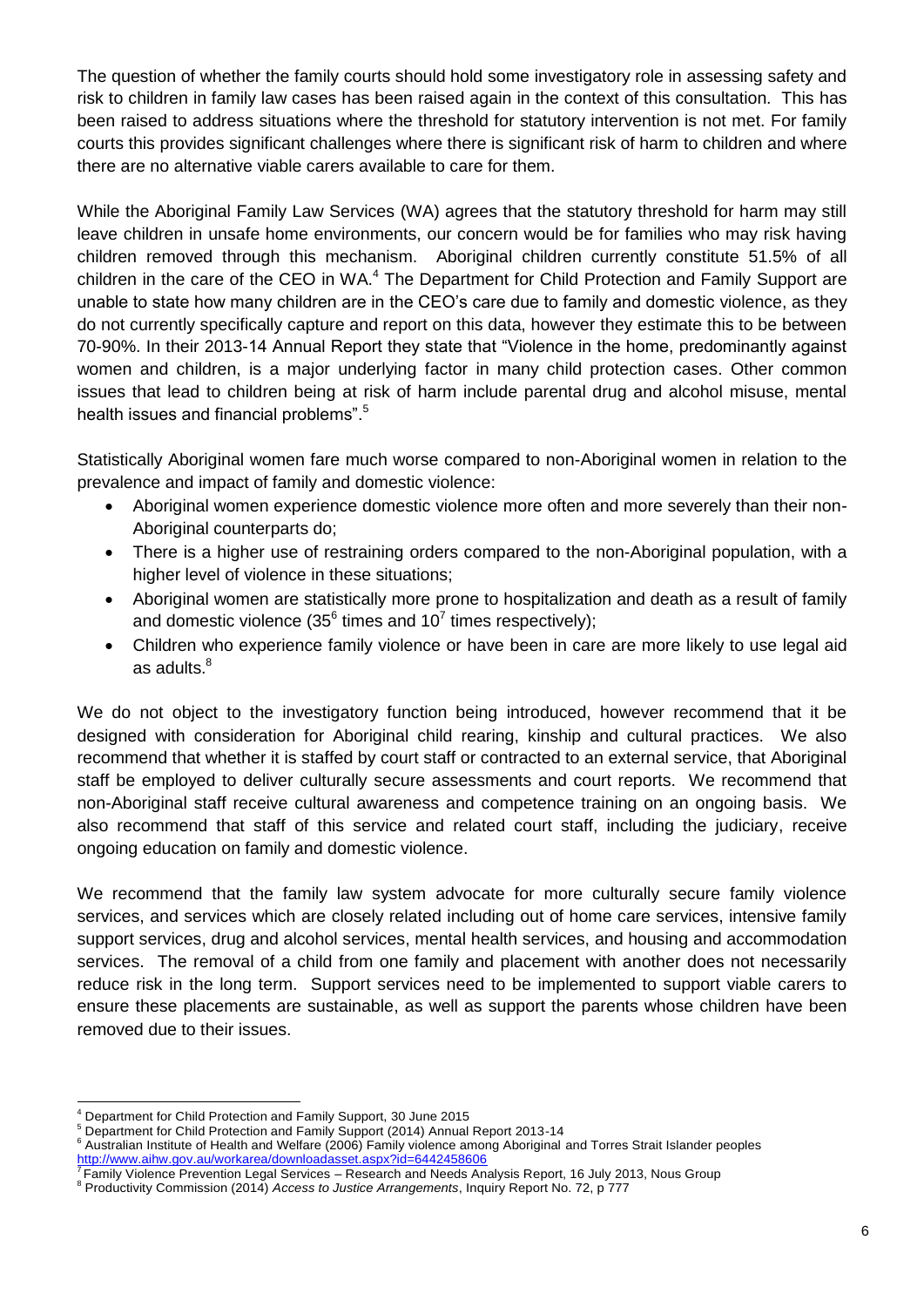### **3. How can services such as child protection departments, mental health, family violence, and drug and alcohol services make relevant information available to the courts to support decision making in cases where families have complex needs?**

In the current context, the most practical way for an external service to inform the courts in cases where families have complex needs is for the court to request a report. The standard report would require predetermined areas of a family's situation to be disclosed. Ideally, the service would be provided to the client in the full knowledge that the court could request this information, and that the clients consent is required to progress full disclosure.

Such an arrangement for government and non-government may be possible through a memorandum of understanding, with capacity for organisations to join on an ongoing basis. Coordination of this arrangement will be necessary through a steering group for oversight, and working groups formed either on a case by case basis or on a triage system, depending on demand. On a case by case basis a case coordination process would be followed to ensure that court based parties have opportunities to share information, with the option of inviting external organisational representatives to case conferences for the same purpose, as well as to coordinate and monitor follow up actions. The coordinator of the working group would be court based, and would be staffed by Aboriginal workers for Aboriginal clients. This group would include the family wherever possible. See the CPFS Strong Families model for more information.<sup>9</sup>

Depending on demand, a triage system would operate, where membership of the group included court officers (including judiciary, Victim Support Service, Family Consultant etc), and child protection officer. Cases flagged (either internally or externally) for family and domestic violence or child abuse are presented to the group for decision making around report to child protection. Referrals to family support services may be recognised here.

Ideally a combination of the two would be in play to identify the statutory threshold cases from those requiring action, support and case coordination. A case coordination function may allow the court to defer decisions on child harm in cases where family supports are required to build protection particularly in cases of family and domestic violence.

### **4. What services are needed to support families and children who use the family law system where child safety concerns are identified?**

The types of services required to support families and children who use the family law system where child safety concerns are identified already exist. These include family relationship centres, legal services, child contact centres, counselling services (family and domestic violence, drug and alcohol, behaviour change, children's, mental health etc) and various family support services.

New services may be created but are not typically associated with family law. These include services to research family or viable carers for families, who maybe assessed as not reaching the statutory threshold, are not suitable caregivers for their child, and may not have local connections such as migrants. If this is the case, it has the potential to create the need for a more formalised foster, adoption and associated support services that are outside the current child protection framework.

l <sup>9</sup><http://www.strongfamilies.wa.gov.au/>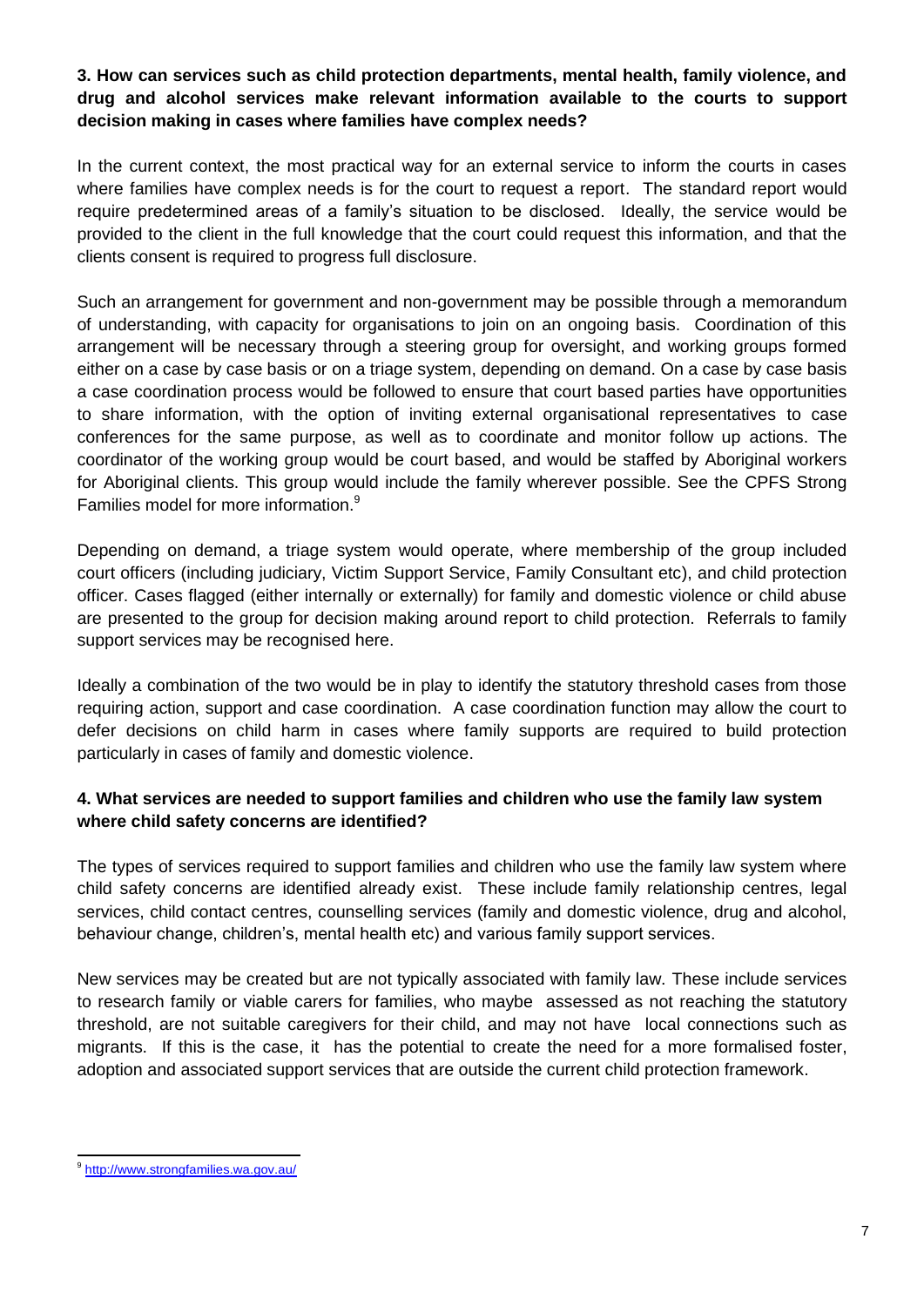There are however a number of changes that would occur if the recommendations of this consultation are implemented. For example, if a family and domestic violence-screening tool is implemented for family law services, then there will most likely be an increase in demand for those specialist services. In addition, with the increased attention this issue is receiving generally, these services will start to develop unreasonable waiting lists. The family law system will need to contribute to and advocate for increased resources to this sector in order to affect the outcomes for families experiencing violence or abuse.

In order to address this resource issue, the family courts may consider a more structured and centralised approach to support services for families. For example, using the secondary service hub model implemented by CPFS the courts could consider creating a hub of services – either actual (i.e. based at the court) or virtual (i.e. central kiosk contact point with referral to suitable service). This could be an extension to the Family Pathways Network where the strategic aspect of this project been achieved, with some more detailed coordination work to be completed. The Kiosk would still act as a referral point. Resourcing would be the issue for the Networks to ensure success of a hub model.

The insertion of some more generalised support into the system may be a welcome change for families accessing what is a procedural and intimidating environment. Feedback from our regionally based legal practitioners for the purposes of this submission was that there are issues of accessibility and excessive procedures. Specifically the difficulty faced getting through on the Family Court of WA (FCWA) information phone line and fax number. Both professionals and the public share the information phone line. This makes high traffic times difficult for lawyers attempting to get information, or fax forms through. For example, in Carnarvon there is no FCWA facility requiring matters to go directly via electronic means to the Family Court in Perth. While some urgent matters in other areas are heard in the local Magistrates Court, they are then transferred to Perth either in person or by phone. For every appearance by phone, an application needs to be submitted by fax. This lawyer questioned why one application to appear by phone would not cover the entire matter.

The recommendation is for a line dedicated to regional callers and be resourced. It was also requested for applications to appear by phone be required once per lawyer per matter.

## **5. How can there be enhanced interaction between the family courts and relevant services, including child protection departments, family violence, mental health services, drug and alcohol services and support services for Aboriginal and Torres Strait Islander families?**

The Aboriginal Family Law Services (WA) supports Recommendations 5 and 6 of the Family Law Council's *Interim Report to the Attorney-General<sup>10</sup> ,* which outlines various strategies to enhance interjurisdictional collaboration, as well as provision for Aboriginal specific court support staff.

Some consideration is due here for the help seeking behaviours of women who experience family and domestic violence. In a 2012, there was a study into women's experience with legal support in rural, regional and remote areas, four influencing factors to women's ability to seek help were identified as follows:

- Financial dependency
- Previous familiarity with and experience of court processes
- Access to and response from the police
- Access to and effective use of violence restraining orders.<sup>11</sup>

l  $10$  Family Law Council's (2013) Interim Report to the Attorney-General: In response to the first two terms of reference on Families with Complex Needs and the intersection of the Family Law and Child Protection Systems, June, p.106-107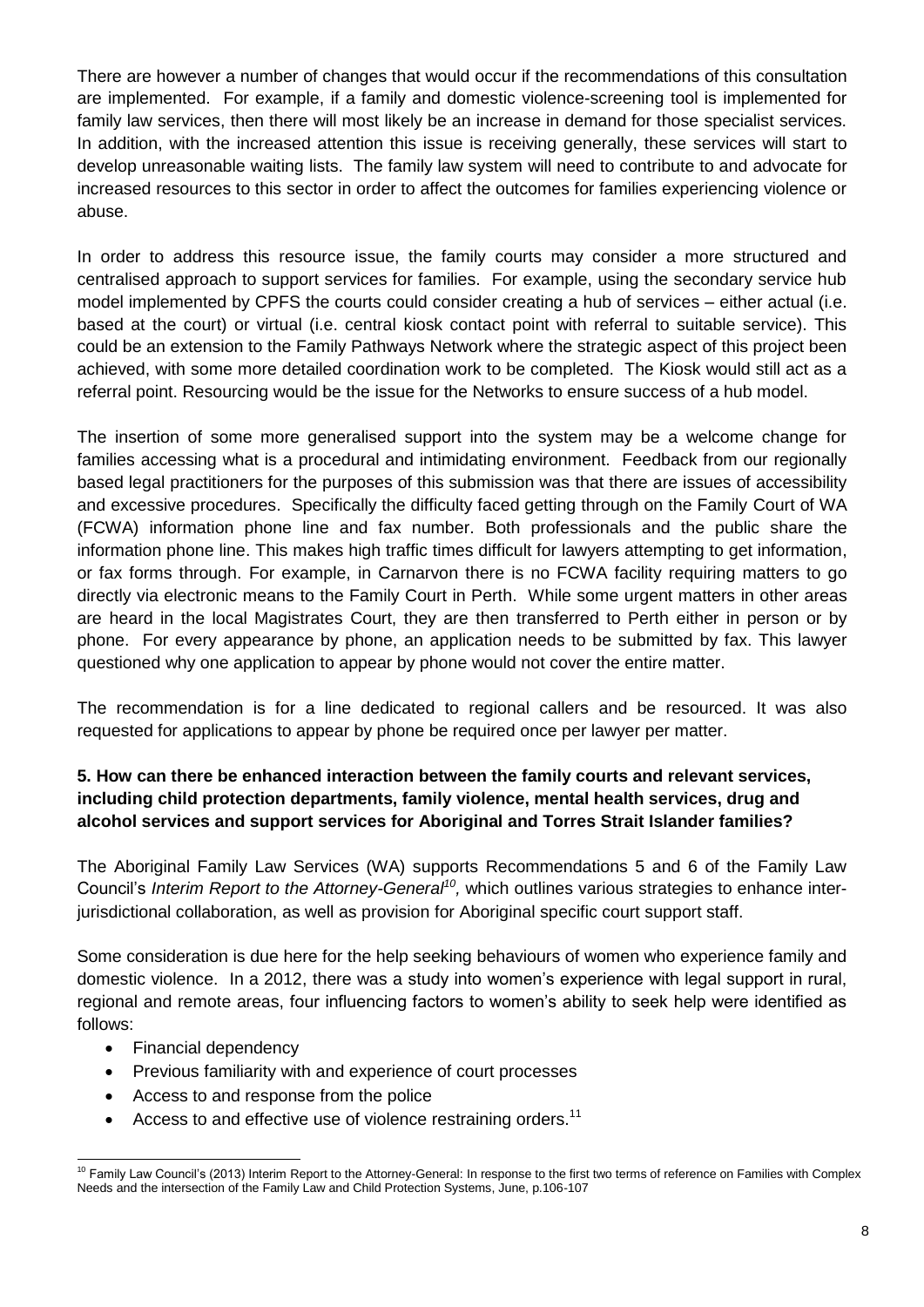This study further noted that 61% of women did not seek out legal support (e.g. mediation, lawyers, court) due to cost, lack of knowledge, threat of future abuse, as well as the "lack of comfort with contacting formal authority figures".<sup>12</sup>

For Aboriginal people experiencing family violence, various other factors impact on their ability to access services, includes the lasting impacts of colonisation. Obstacles include fear of retaliation and repercussions, and pressure from family to maintain family and cultural ties. Distrust of the police, the justice system and government agencies can deter people from seeking help from the police and welfare agencies. If family and domestic violence is disclosed, there is a real fear that the child/ren will be removed from the family, given many families experience of historical as well as contemporary Stolen Generations.

The first attempt to seek help is usually by reporting an incident to the police and for that reason, the handling of this response is crucial. With recognition for the specific policing conditions in rural, regional and remote areas including under resourcing, distances, isolation, higher likelihood of personal relationships with residents, challenges represented may differ compared to metropolitan policing. A number of studies<sup>13</sup>, including surveys undertaken by the Aboriginal Family Law Services (WA), have found that many women have found police responses inadequate at best. Theses studies have shown how the information women are receiving at that first point of contact is inaccurate and misleading. Also there were examples of women being pressured into "delaying serving interim orders".

For the purposes of a separate submission, the Aboriginal Family Law Services (WA) staff was asked to provide feedback on the perceptions of victim-survivors of how police respond to family and domestic violence. The first theme of the feedback we received is that in the experience of clients – who are mostly female – police response is at best inadequate and they do not care about their situation. The inadequacy of the police responses covers a myriad of criticisms including the time it takes to respond to complaints, lack of trust in the police to assist victim-survivors, lack of services in remote locations, and perceived issues related to Aboriginality. A number of staff commented that police do not attend "until after the fighting is over", and are delayed in attending to reports of domestic violence including breaches of VROs. $^{14}$ 

"We assisted a client to apply successfully for a VRO. She called to ask if this VRO should stop the other party from making threatening gestures and threatening texts. When she went to the police station to report this breach, she was told by the Sergeant that 'no, as long as he is 20 feet from her he is ok'. She said there were two other officers there that looked doubtful but weren't willing to correct their Sergeant. I asked her to come in to the office and we could see them with her however she didn't come in. Victims here very rarely make formal complaints about services or their treatment. They will complain to us, however when we encourage them to make a complaint they just drop it."

*– Aboriginal Family Law Services staff member*

"I helped a friend once who had been assaulted by her partner. I drove in to her drive way to pick her up as

 <sup>11</sup> Sarah Wendt, Donna Chung, Alison Elder, Lia Bryant (2015) Seeking help for domestic violence: Exploring rural women's coping experiences, Sydney: ANROWS, p. 26

ibid, p. 26

 $13$  Ibid, p. 26

<sup>14</sup> Aboriginal Family Law Services (WA) (2015) Community Development and Justice Standing Committee Inquiry into Methods of Evaluating WA Police Performance.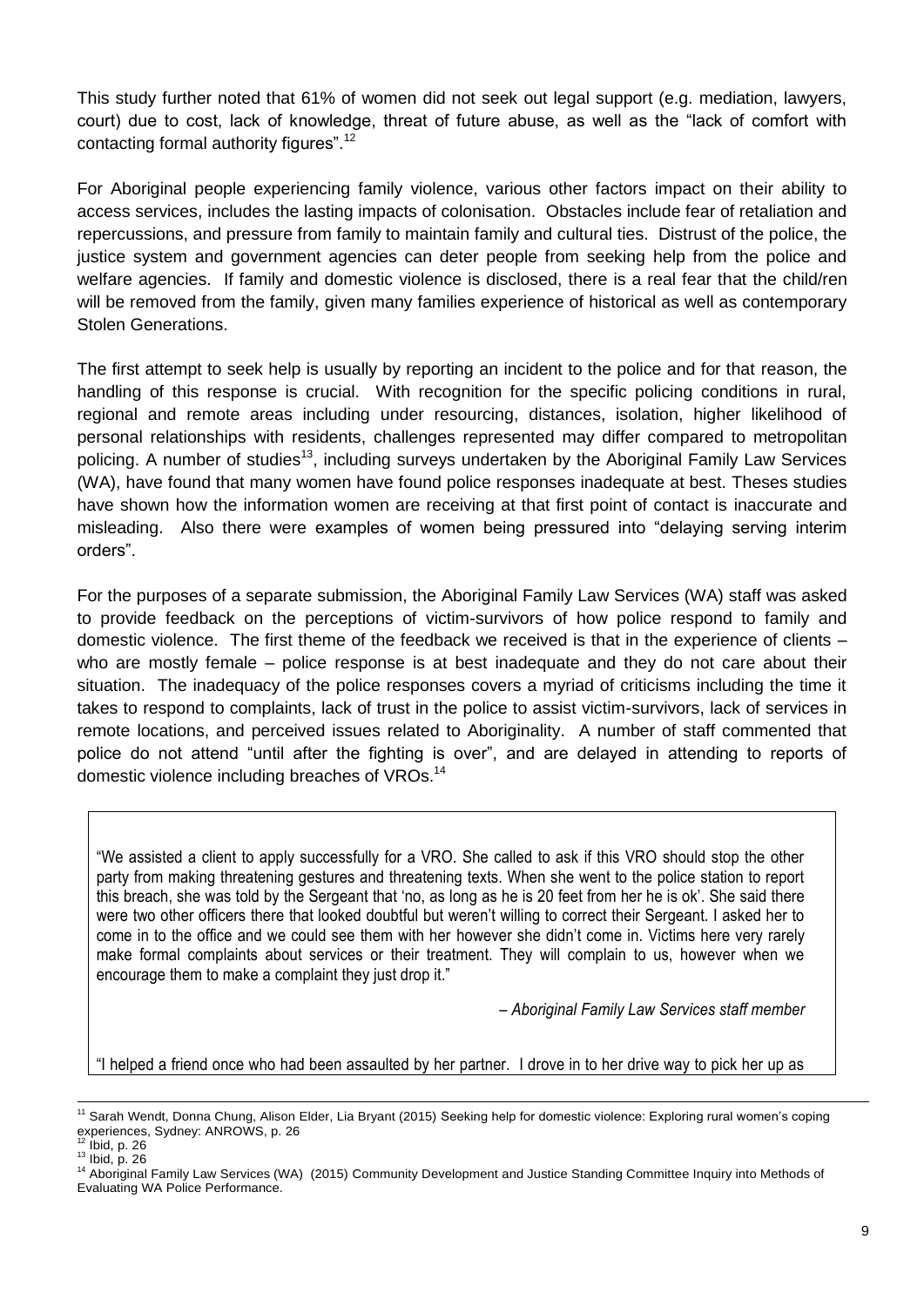we were going out and she was standing there with a lump on her head and blouse all ripped, holding it closed, sobbing, and jumped in the car. I took her straight to the police station however once there she didn't want to "get him in to any trouble" and so wouldn't answer all the questions. This frustrated the police officer and he gave her an angry lecture about wasting his time and "you can't come in here and not expect us to prosecute him etc" I basically felt really bad that I had brought her there, however at 6pm there are no counselling services and she didn't feel comfortable going to the women's refuge. He did pass the information on to the DV officer who followed up the next day with her and was very supportive."

*– Aboriginal Family Law Services staff member*

"One woman told me that on sometimes when police were called to a house to stop a domestic violence incident, where alcohol was involved, the police told them that they can't do anything about it because all community members are aware of the community by-laws (no alcohol) so it's their responsibility when violence happens at their place, and the police wouldn't get involved."

*– Aboriginal Family Law Services staff member*

"A client rang for advice about getting a VRO as she split with her partner 1 ½ months ago and he has been harassing and threatening her since. I asked if she had reported any of this to the police and she said only one time. She asked them about getting a VRO and they told her not to as they had kids together and by getting a VRO that would mean he couldn't see the kids which was not fair on him and it wouldn't work out."

*– Aboriginal Family Law Services staff member*

Feedback was provided about the priority that family and domestic violence was given by police officers. This not only related to time taken to respond to incidents, but also to resource issues related to recovery orders. Although difficult enough to coordinate in the metropolitan area where transport options are more abundant, in regional and remote areas where distance is also an issue, the arrangements for recovery orders have been highly problematic. The Aboriginal Family Law Services (WA) provides consideration for the demographic population that it services, the experience of disadvantage and marginalization is all too common. For most transport is communal and means of communication often complicated. In one example provided for the purposes of this submission, the mother of the child recovered had no phone and no transport. Our staff member was acting as both the provider of the transport and the conduit for communication. When the police were available, everybody else had to be ready to go or else lose this opportunity and wait for their next availability. Staff felt that it was "made obvious" to them that the recovery order was an "inconvenient extra duty" added to the police officer's day. We are not sure the mother seeking out the safety of her children from their violent father would have appreciated this sentiment.<sup>15</sup>

The Aboriginal Family Law Services (WA) recommends that the family courts continue to work on their relationship with the police departments both on strategic as well as operational levels. Training to frontline police regarding provision of accurate information to victim-survivors of family and

l <sup>15</sup> Aboriginal Family Law Services (WA) (2015) Community Development and Justice Standing Committee Inquiry into Methods of Evaluating WA Police Performance.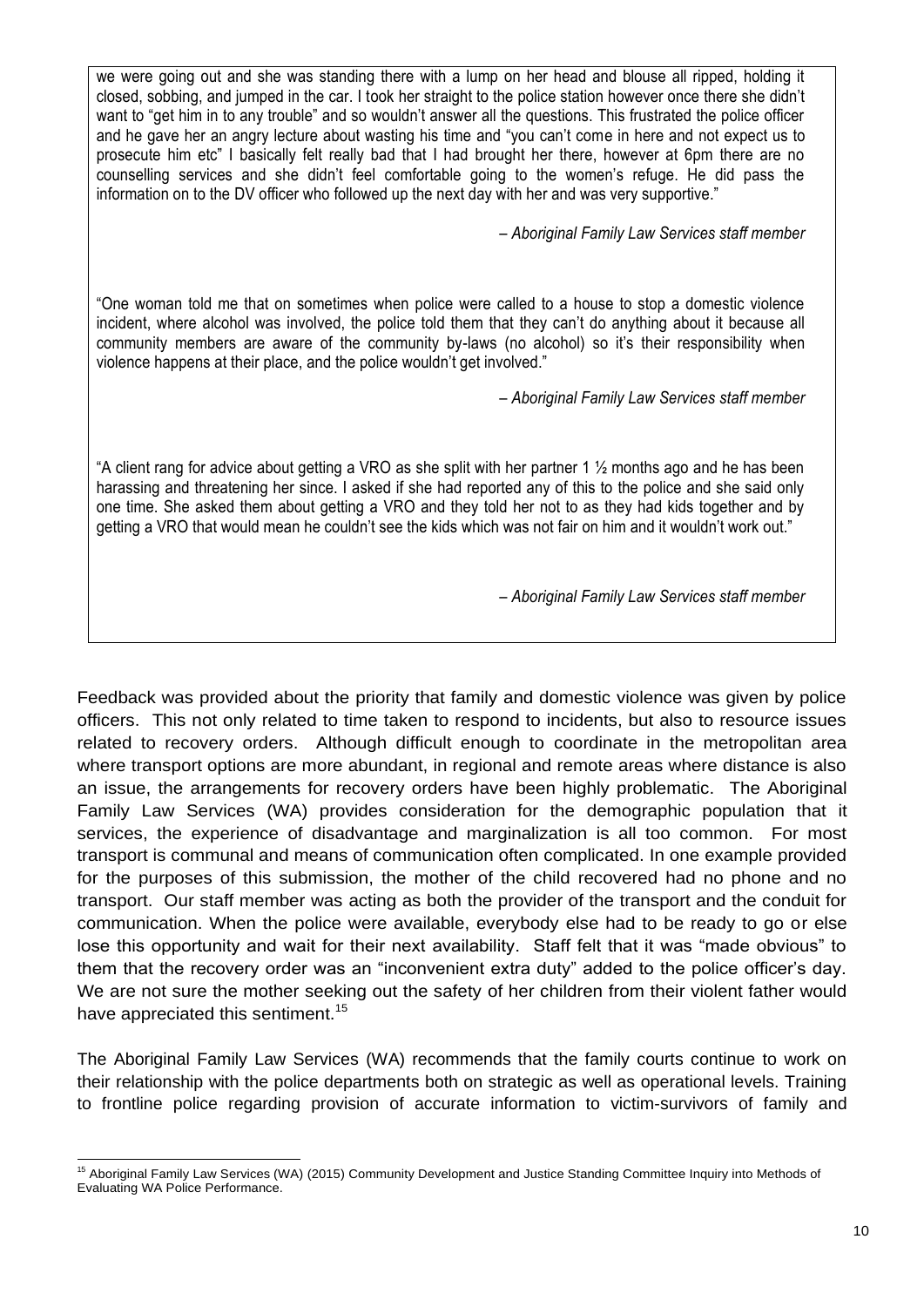domestic violence is vital if the family courts expect victim-survivors to develop trust in court officers and processes.

Services such as the Aboriginal Family Law Services (WA) work with the WA Police in each service delivery area in order to raise the awareness of our availability as a legal assistance service for people experiencing family and domestic violence. Support to the community is vital to the prevention of violence in the community, in partnership with various organisations, including the police. This community development approach has lead to partnerships with the police to target groups responsible for higher incidences of violence.

Other recommendations to facilitate the integration between family courts and services include the implementation of a case management system, and implementation of culturally secure practices and tools in the court, and ongoing professional development for all magistrates and other relevant court staff (including rural and regional courts).

## **6. What opportunities exist for developing integrated responses to families with complex needs who use the family law system?**

Suggestions provided by Aboriginal Family Law Services (WA) legal staff included better and broader utilisation of the Independent Child Lawyer. Discussion was had about the under utilisation of the family dispute resolution services by Aboriginal people and that access to training – particular for Aboriginal people wanting to access this was problematic as it is only available in Victoria. Concerns were also raised about the capacity of mainstream family dispute resolution (FDR) to deal with family violence issues. The development of specialist family violence FDR programs are recommended, with services for Aboriginal families to be delivered by practitioners situated in Aboriginal organisations. This would also fit with the Family Law Council's recommendation to locate Commonwealth funded "Indigenous Family Consultants and Indigenous Family Liaison Officers"<sup>16</sup> with Aboriginal organisations.

The positioning of family court officers in Aboriginal organisations is an example of collaborative responses to families with complex needs. This kind of approach has the potential to improve the use of family law system by Aboriginal families. For example, if these positions were located with a service such as the Aboriginal Family Law Services (WA), and situated in each branch, then considerable exposure could be achieved. With our existing professional networks, both regional centre and remote community coverage would be substantial. The capacity for raising awareness through community legal education, as well as the actual service delivery potential makes it an interesting hypothetical.

These arrangements, underwritten by memoranda of understanding, could become part of the infrastructure required by the family court system in order to make it more responsive to families and communities. Being community-based would not only work for Aboriginal officers, but presumably for non-Aboriginal officers in regional and remote areas, as well as metro. Some of the barriers to information sharing may be the insular nature of the court staffing. Certainly if there were an investigative function introduced to the family court system there would need to be staff capable of home visiting and community liaison.

 $\overline{a}$ <sup>16</sup> Ibid, p. 107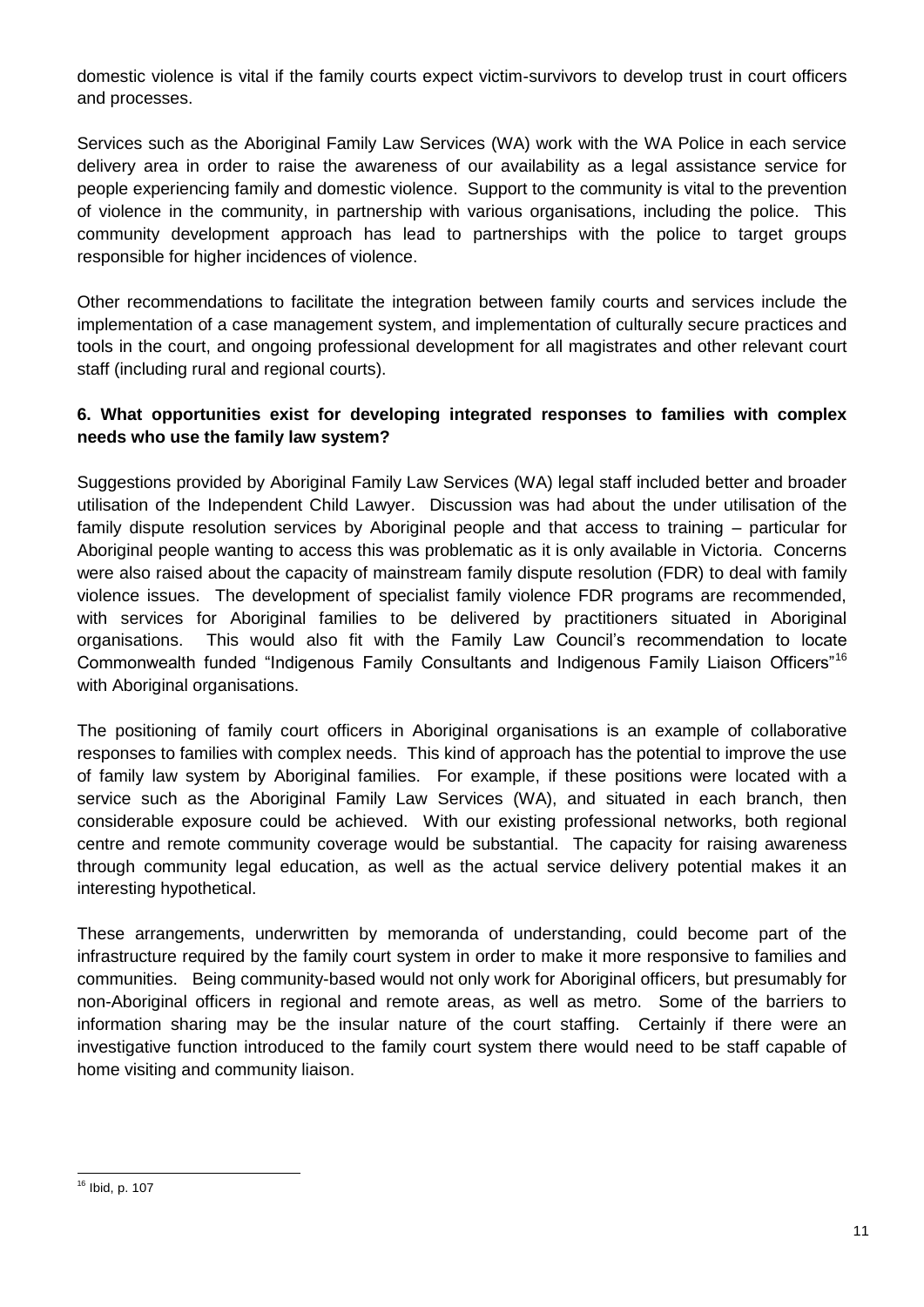As stated in the first submission to the Family Law Council to terms of reference 1 and 2, the Aboriginal Family Law Services (WA) supports the 'one court' principle<sup>17</sup>. Whatever is done to streamline processes between courts and Commonwealth and state jurisdictions would be progressed to enable a better seamless experience for the court user. Subjecting the victimsurvivors of family and domestic violence to prolonged and confusing court processes is counter intuitive to working effectively with those who have experienced trauma. Court environments can be intimidating for professionals let alone for those who are required to engage with them to resolve their legal issues. If courts were allowed to diversify outside their normal areas of law to facilitate a smoother passage for someone who requires a violence restraining order, a recovery order and a parenting order, and providing them the infrastructure and training to do so, seems the sensible approach to take.

The Practice Directions<sup>18 19</sup> implemented in late 2014 by the Childrens Court of WA (CCWA) and the FCWA sought to achieve improved information sharing protocols and some of the seamlessness in the experience of the court user. Based on the 'one court' principle it aims to avoid duplication of many processes including reports when families move between the FCWA and CCWA. Where the family is engaged with the court which is most appropriate, and that court has available to it the relevant information (i.e. child related orders, restraining orders, historical information pertinent to capacity to care for children etc.), one court can request the reports it requires to make accurate and timely decisions about a child's residency and parental contact.

#### **7. How could the approach taken to families with complex needs by the family courts be improved?**

In the final paragraph of the Family Law Council's *Interim Report to the Attorney-General<sup>20</sup>*, it states that other than jurisdictional problems siloing the courts, another problem exists which suggests that for those families with complex needs, parenting disputes edge away from family law and towards the child protection arena in terms of the support is required. This service would tend to agree with this assertion. Although the legal solutions may fall mostly within the family law area, this area appears ill equipped to deal with the personal issues with which families are presenting.

The FCWA could take some instruction from CPFS in WA as to how to set up the appropriate infrastructure, or more sensibly tap into the existing one, which currently services families with multifaceted needs. The Aboriginal Family Law Services (WA) recommends the FCWA progress this issue by looking to the existing experts in the field and avoids reinventing the wheel, and the equivalent would apply across the various states.

To meet the needs of Aboriginal families, recognition of the reasons why the cohort does not access the family law system in large numbers is required. Research and analysis of future trends and potential changes due to population increases, demographic changes and other factors are also worthwhile projects. The obstacles that face Aboriginal people generally in accessing legal assistance services apply here. Further, costs both actual and assumed, of family court proceedings present as substantial barriers.

Legal assistance services such as the Aboriginal Family Law Services (WA), and other Family Violence Prevention Legal Services, are not funded, to provide extensive support through family court processes. Clients need to apply for legal aid funding, and if they are not successful, they

 $\overline{a}$ 

<sup>&</sup>lt;sup>17</sup>Professor Richard Chisholm AM (2013) Information-Sharing In Family Law And Child Protection – Enhancing Collaboration, p 59 <sup>18</sup> Children's Court of Western Australia (2015) Practice Direction 1 of 2015: Use Of Children's Court Documents In The Family Court Of Western Australia

<sup>19</sup> Children's Court of Western Australia (2015) Practice Direction 2 of 2015: Protection Applications – Updated Procedures

<sup>&</sup>lt;sup>20</sup> Family Law Council's (2013) Interim Report to the Attorney-General: In response to the first two terms of reference on Families with Complex Needs and the intersection of the Family Law and Child Protection Systems, June, p.107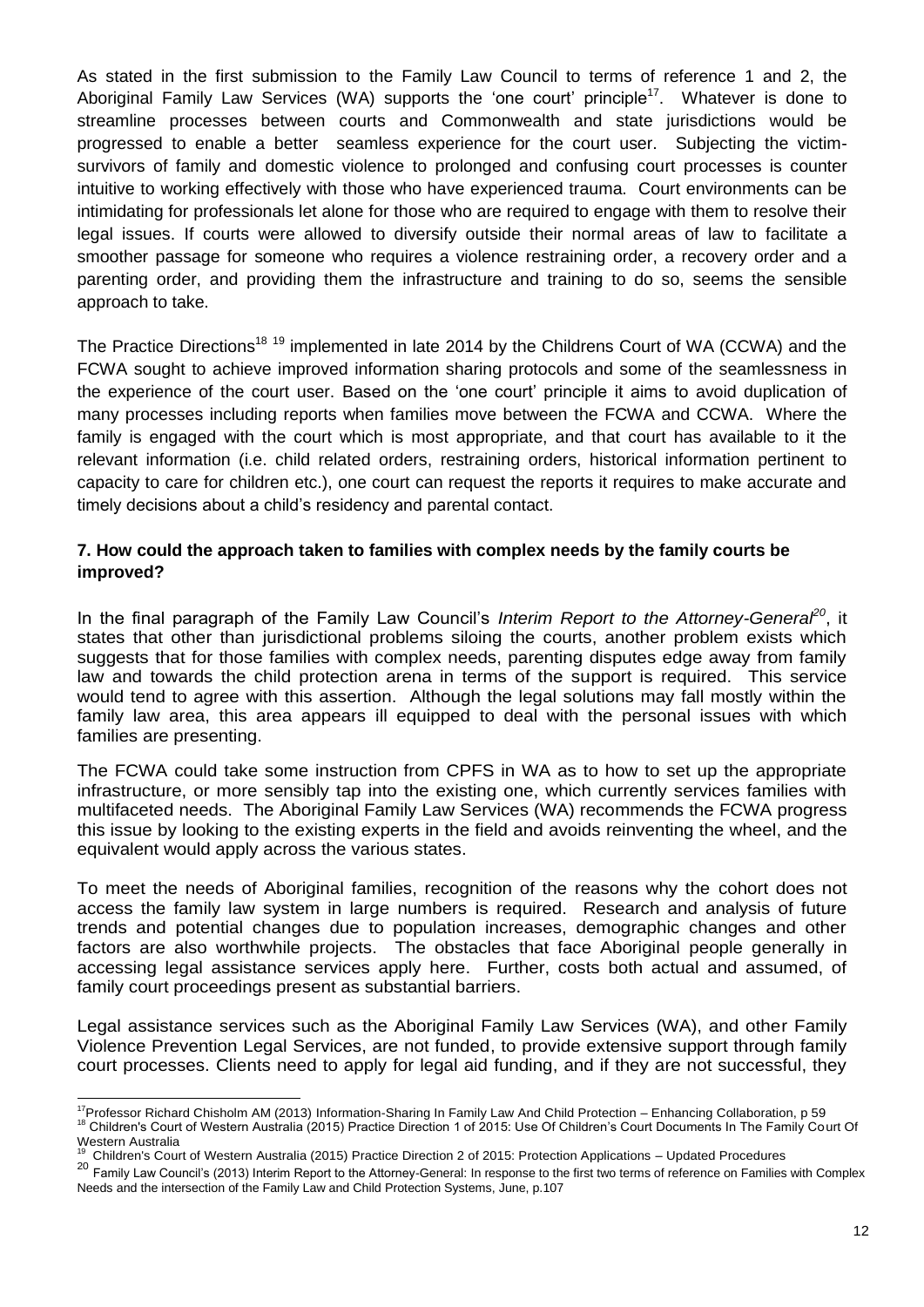may be successful in attracting the services of a pro bono lawyer. However, without these options, many will abandon ongoing court action, often before it really begins. The question of how the family courts approaches to families with complex needs are to be improved becomes even more complicated.

Dedicating resourcing to a client-focused approach may well see family law delivered from a more therapeutic standpoint, but will it improve its accessibility? Representation is still a key requirement for court users, particularly to navigate what will no doubt remain a convoluted system of courts and service options (voluntary or otherwise). And whether terminology and assessment frameworks are common across jurisdictions and professions, what impact will this have on the ability of the court user to understand the process they are party to?

The Aboriginal Family Law Services (WA) recommends that the family courts in any reform undertaken, consider the effects of these reforms on the regional courts and communities. An example of one difficulty encountered on working remotely mentioned earlier in this submission. It is also worthwhile mentioning that any services, which run out of the FCWA (or metro area in any other state), need to be replicated or have an equivalent available in major regional centres, including FDR services. These need to be delivered by Aboriginal organisations wherever viable. Any reform which results from this consultation should avoid being urban-centric in its implementation.

Support from the family law system is required to strengthen responses to family violence in terms of not only family law matters, but also criminal law matters. The Aboriginal Family Law Services (WA) appreciates the Family Law Council's support for the development of a national court order database. The issues of cross border movement and victimisation are one which technology can provide a relatively simple solution. The use of this kind of technology will be vital to the safety of women and children in a country of differing jurisdictions with varying family violence and family law legislation.

Advocacy for and reinforcement of stronger bail conditions and sentencing options is required for perpetrators of family violence to act as a deterrent. The availability of behaviour change programs, which for WA is alarmingly low, is also required to redress men's behaviour in a nonpunitive way. The Aboriginal Family Law Services (WA) recommend that the Family Law Council specifically recommend support services for men in any recommendations it makes about family violence services working collaboratively with the family courts, which may also mean funding or advocating for funding for expanding existing services or creating new ones.

### **RECOMMENDATIONS**

- 1. Contribute to and advocate for increased resources in response to greater awareness, demand, and response to families experiencing violence or abuse.
- 2. A review of resources to rural, regional and remote users of the family court information lines (especially FCWA).
- 3. Reduced red tape for practitioners including applications to appear by phone be required once per lawyer per matter (especially FCWA).
- 4. To facilitate the integration between family courts and services, the application of a case management system, and implementation of culturally secure practices and tools in the court, and ongoing professional development for all magistrates and other relevant court staff (including rural and regional courts).